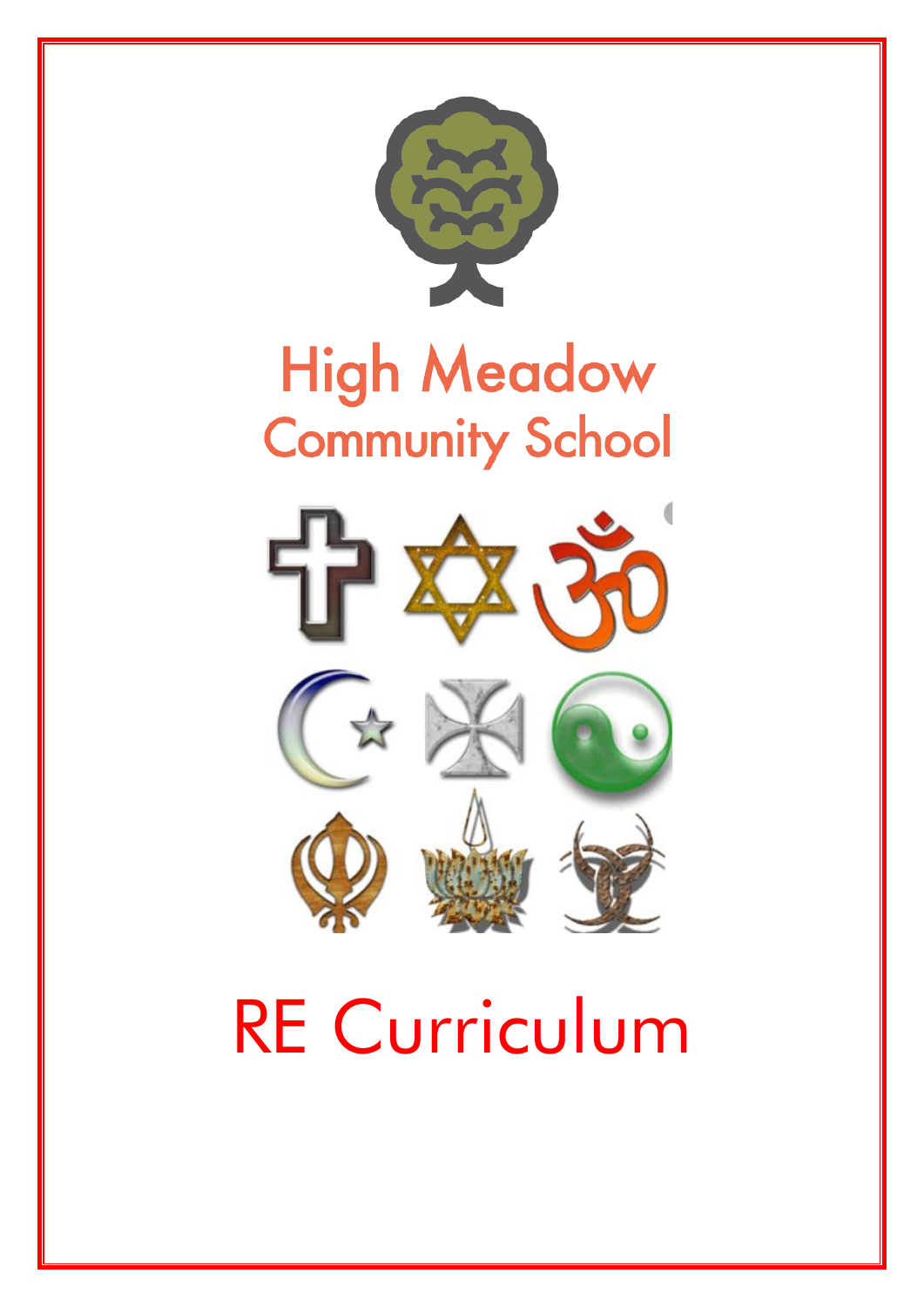## **Overview**

|                        | <b>Autumn Term</b>                              |                                                 | <b>Spring Term</b>                               |                                                                   | <b>Summer Term</b>                                                                   |                                                                               |
|------------------------|-------------------------------------------------|-------------------------------------------------|--------------------------------------------------|-------------------------------------------------------------------|--------------------------------------------------------------------------------------|-------------------------------------------------------------------------------|
|                        | Autumn A                                        | <b>Autumn B</b>                                 | Spring A                                         | Spring B                                                          | <b>Summer A</b>                                                                      | Summer<br>B                                                                   |
| Year<br>N              | How do<br>Hindu's<br>celebrate<br>Diwali?       | How do<br>Christians<br>celebrate<br>Christmas? |                                                  | How do<br>Christians<br>celebrate<br>Easter?                      |                                                                                      |                                                                               |
| Year<br>$\mathsf{R}$   | The Christian<br>festival of<br>Harvest.        | The Hindu<br>story of<br>Rama and<br>Sita.      | Meet our<br>Jewish friend<br>Ruth.<br>mmm        | Meet our<br>Muslim friend<br>Ahmed.                               | Meet our Sikh friend<br>Gurpal.                                                      |                                                                               |
| Year                   | Who is a Christian and what<br>do they believe? |                                                 | What makes<br>some places<br>sacred?<br>G.       | How and why<br>do we<br>celebrate<br>special and<br>sacred times? | What does<br>it mean to<br>belong to a<br>faith<br>community?                        | What can<br>we learn<br>about<br>religious<br>believes<br>through<br>stories? |
| Year<br>$\overline{2}$ | Who is a Muslim and what do<br>they believe?    |                                                 | Who is<br>Jewish and<br>what do they<br>believe? | What can we<br>learn from the<br>sacred books?                    | How should<br>we care for<br>others in<br>the world<br>and why<br>does it<br>matter? | What can<br>we learn<br>from the<br>life of the<br>Buddha?                    |
| Year<br>3              | What do different people<br>believe about God?  |                                                 | Why is Jesus<br>inspiring to<br>some<br>people?  | Why do people<br>pray?                                            | What does it mean to<br>be a Hindu in Britain<br>today?                              |                                                                               |